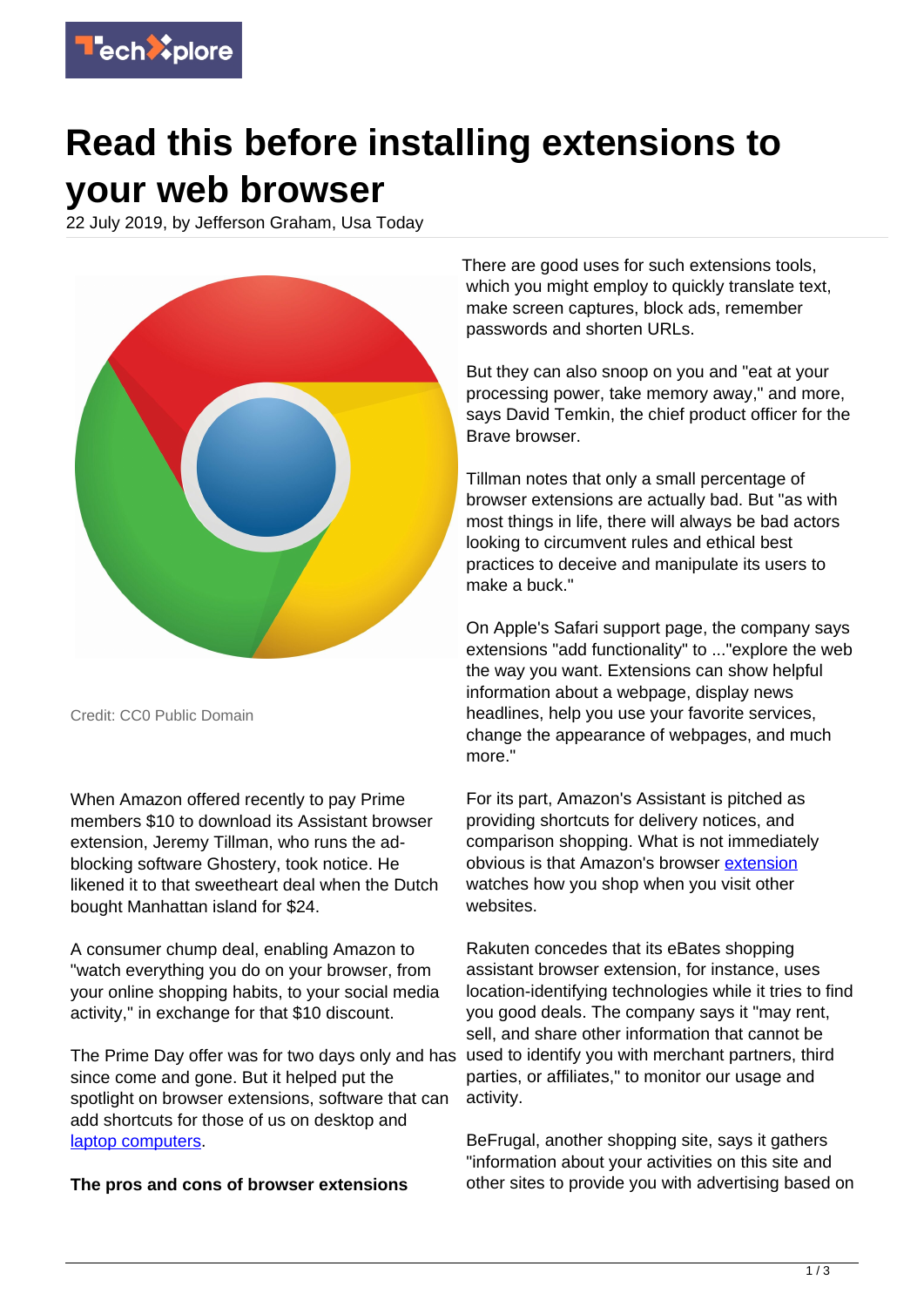

your browsing activities and interests."

In other words, you'll get even more personalized ads thrown at you based on your shopping history.

#### **What you should do before downloading an extension**

Tillman recommends always reading the privacy policies before downloading extensions, "particularly the sections related to [data collection](https://techxplore.com/tags/data+collection/), to see if these tools are collecting and sharing data with so called 'third-party partners,' which is a strong indication that they may be selling personal data."

Temkin credits BeFrugal and Rakuten for at least actually stating what their [privacy policy](https://techxplore.com/tags/privacy+policy/) is. Many others don't bother with it.

His tip: Be careful before downloading an extension.

Before you download, "read the reviews, see how many times they've been downloaded," and read the privacy policy, if it's available, says Temkin. "Apply a general rule of caution because they can do a lot to your browser that you don't anticipate."

Kurt Opsahl, the deputy executive director of the Electronic Frontier Foundation, says to make sure "the permission granted to the extension makes sense for what it's designed to do."

Additionally, be sure to only download extensions from the authorized web stores-Google for Chrome, Apple for Safari and Microsoft for Edge all have them—and to steer clear of third-party extensions.

Even at that, don't download too many extensions. "Not only do they affect computer performance, but they are also a potential attack vector, so narrow their number to just a few of the most useful," advises security firm Kaspersky.

Researchers at North Carolina State University did a survey of extensions and found many were not just privacy hogs, but that they also were capable of "potentially leaking privacy-sensitive information. The top 10 most popular Chrome extensions that

we confirmed to be leaking privacy-sensitive information have more than 60 million users combined," the authors Quan Chen and Alexandros Kapravelos said.

"Our results emphasize the threat [browser](https://techxplore.com/tags/browser/) extensions pose to user privacy, and the need for countermeasures to safeguard against misbehaving extensions that abuse their privileges," they added.

For the Amazon extension, it's not just "harmless background activity occurring as you browse—you really are giving corporations a direct look into all of your preferences, habits and vulnerabilities," says Tillman. "And in this case, for just \$10."

#### (c)2019 U.S. Today Visit U.S. Today at [www.usatoday.com](http://www.usatoday.com) Distributed by Tribune Content Agency, LLC.